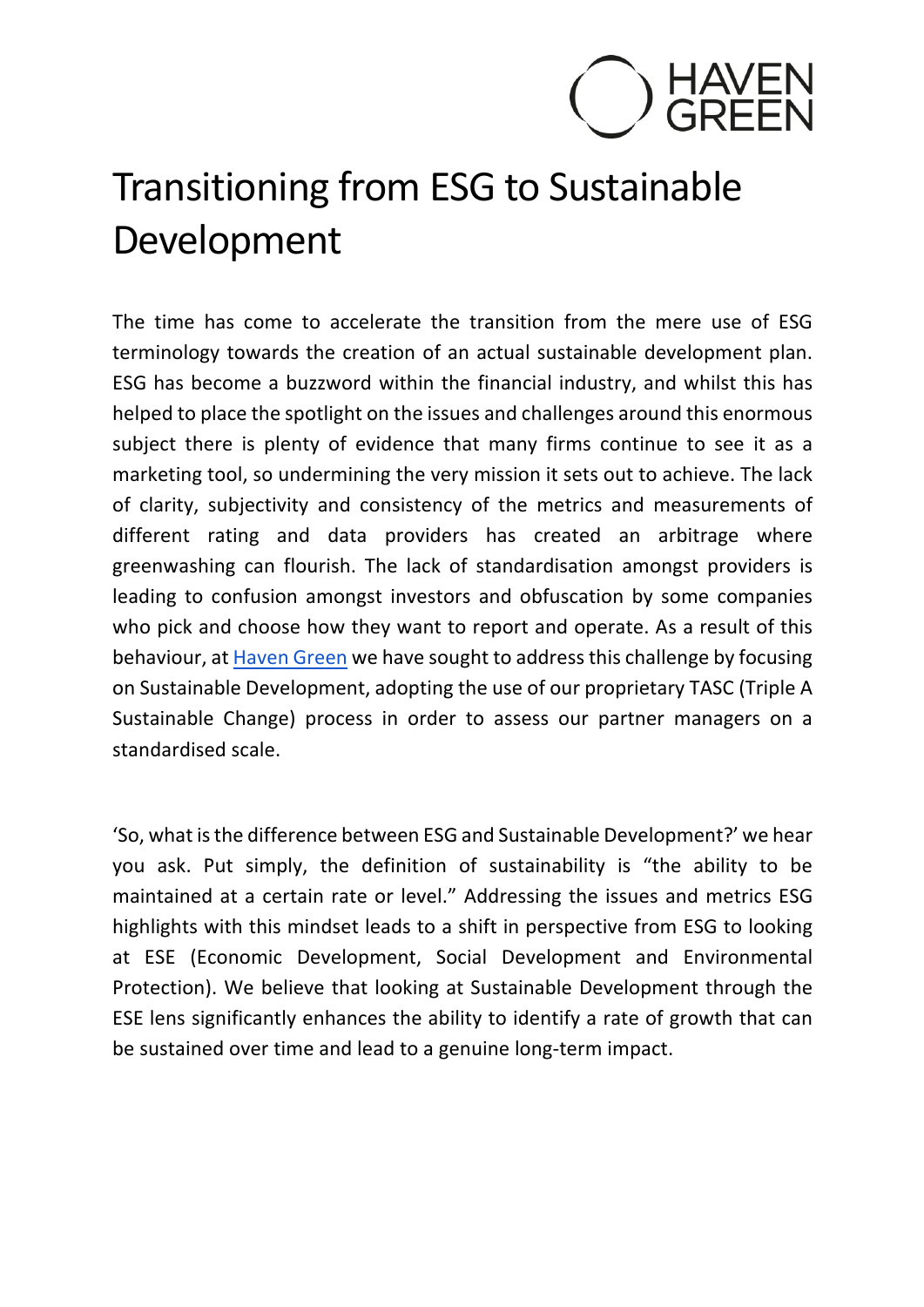

## **This pyramid represents the ESE Hierarchy:**

Social and Environmental Development

Economic Development

Strong Governance

**Governance** stands at the base of ESE because when it forms the foundation that creates accountability and helps to maintain a focus on the impact and development targets set out. Employing good governance drives success amongst the ESE hierarchy as it develops an inherent trust that the product/ project is of high quality and is expected to make a significant financial return along with creating a strong sustainable positive impact on the issues outlined in the investment philosophy.

**Economic Development**should aim to develop the economy on a local level and in turn developing the global economy, allowing projects and investments to become competitive for the long run, rather than having a shorter-term lifecycle that can result in some initiatives shutting after an initial start-up period. Impact as a result of Economic Development can help to improve long-term returns of an investment, which is a critical characteristic as the duration of the return profile will undoubtedly change over time. Renewable infrastructure is a very good example of this, when developing a project, one expects the early years to be less remunerative while the long-term returns become repeatable and